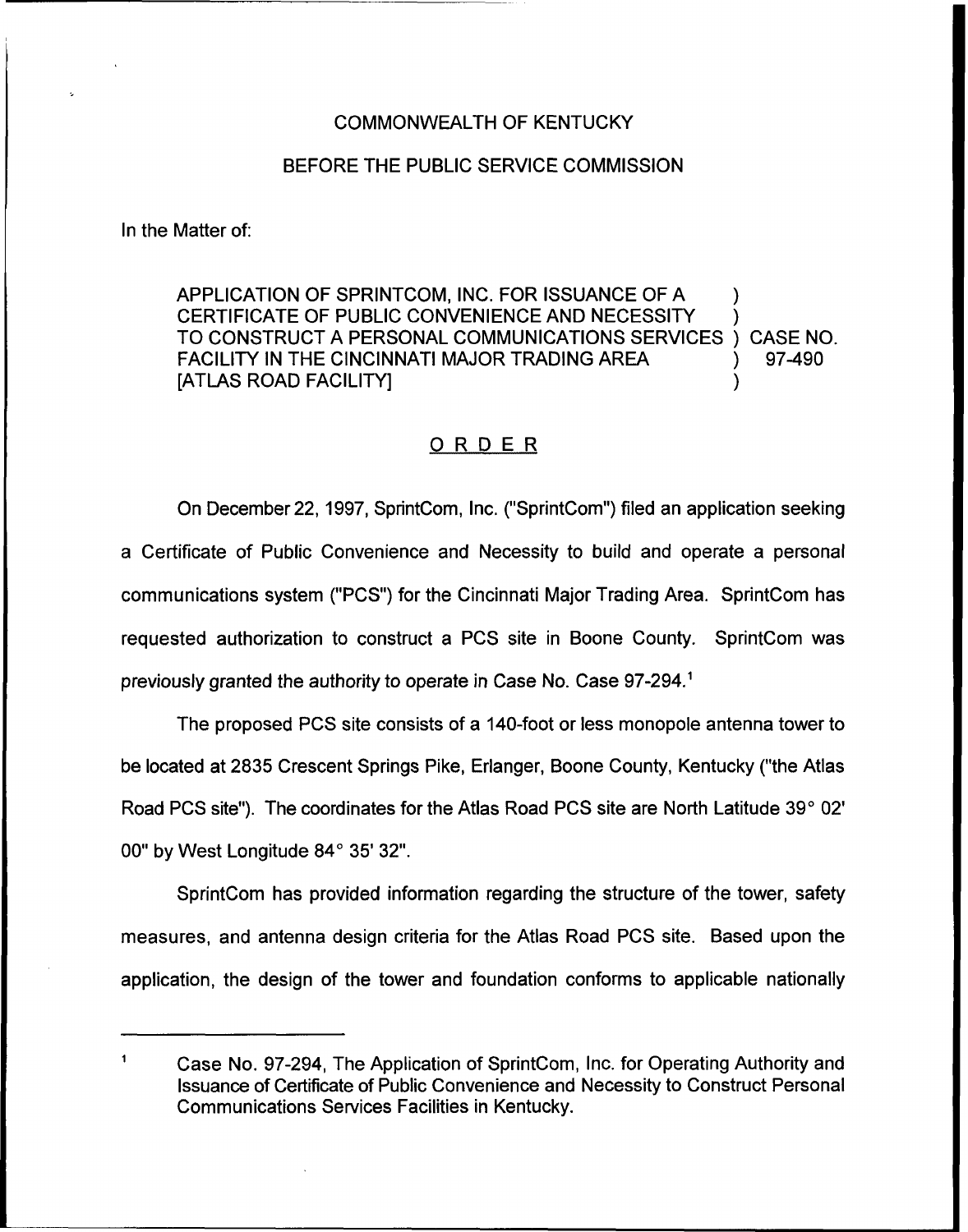recognized building standards, and the plans have been certified by a Registered Professional Engineer.

Pursuant to KRS 100.324(1), the Atlas Road PCS site's construction is exempt from local zoning ordinances; however, SprintCom notified the Boone County Planning Commission of the pending construction. SprintCom has filed applications with the Federal Aviation Administration ("FAA") and the Kentucky Airport Zoning Commission ("KAZC") seeking approval for the construction and operation of the Atlas Road PCS site. Both applications are pending.

SprintCom has filed notices verifying that each person who owns property or who resides within 500 feet of the Atlas Road PCS site has been notified of the pending construction. The notice solicited any comments and informed the property owners or residents of their right to intervene. In addition, notice was posted in a visible location on the proposed site for at least two weeks after SprintCom's application was filed. To date, no intervention requests have been received.

Pursuant to KRS 278.280, the Commission is required to determine proper practices to be observed when it finds, upon complaint or on its own motion, that the facilities of any utility subject to its jurisdiction are unreasonable, unsafe, improper, or insufficient. To assist the Commission in its efforts to comply with this mandate, SprintCom should notify the Commission if it does not use this antenna tower to provide PCS radio telecommunications services in the manner set out in its application and this Order. Upon receipt of such notice, the Commission may, on its own motion, institute proceedings to consider the proper practices, including removal of the unused antenna tower, which should be observed by SprintCom.

 $-2-$